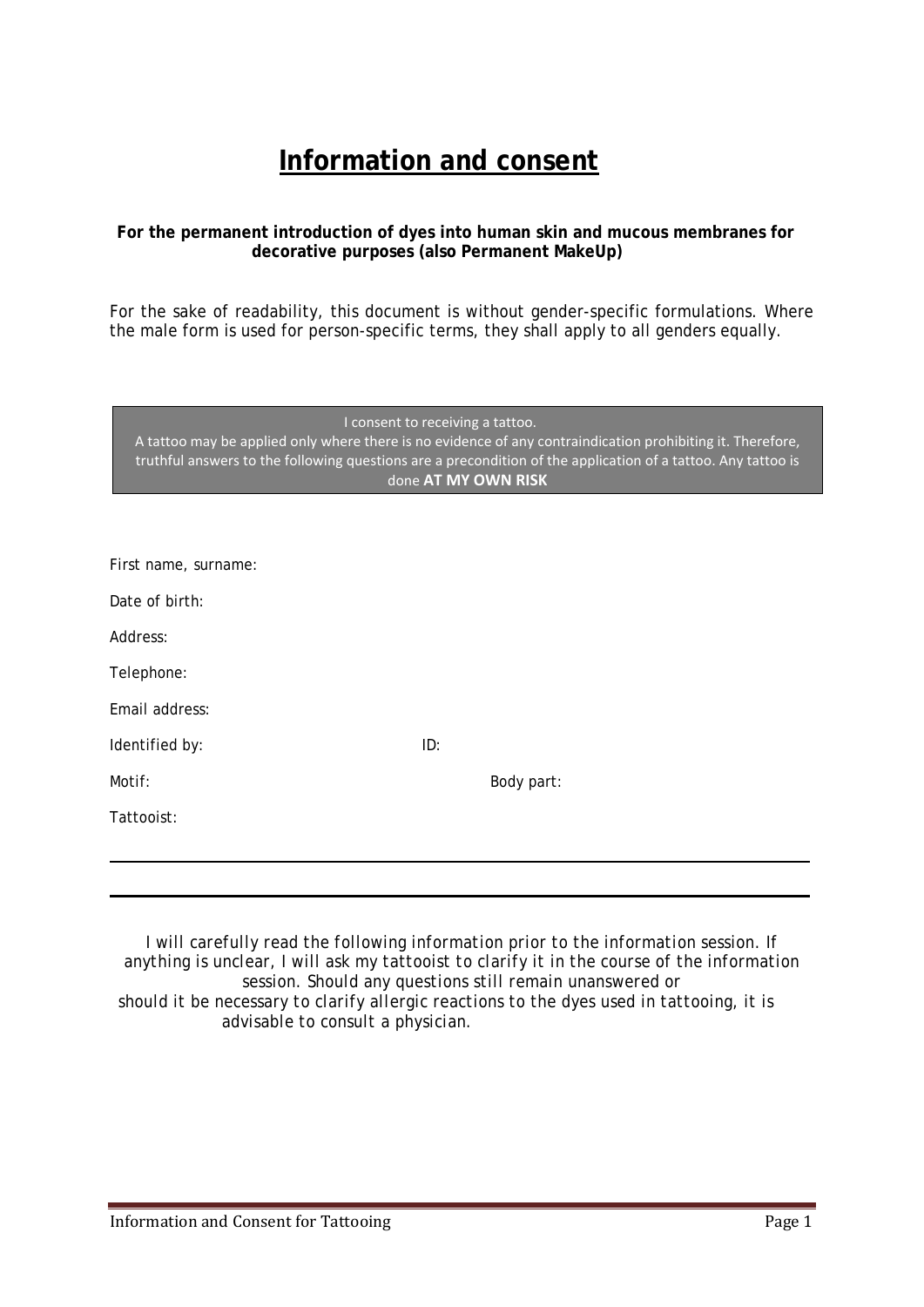# **Health questions and information about contraindications**

*I will answer the following health questions carefully and truthfully to ensure that any contraindications can be clarified as well as possible and possible risks can be better prevented.* 

| <b>ALLERGIES</b>                             | П | <b>YES</b> | п      | N <sub>O</sub> |  |
|----------------------------------------------|---|------------|--------|----------------|--|
| <b>AUTOIMMUNE DISEASES</b>                   | п | <b>YES</b> | п      | NO.            |  |
| CONGENITAL IMMUNE DEFICIENCY                 | П | <b>YES</b> | $\Box$ | NO.            |  |
| HAEMODILUTION THERAPY                        | П | <b>YES</b> | $\Box$ | NO.            |  |
| <b>CHRONIC/ACUTE DISEASES</b>                | п | <b>YES</b> | $\Box$ | NO.            |  |
| <b>FEVERISH</b>                              | П | <b>YES</b> | П      | NO.            |  |
| <b>INFECTIONS/INFECTIOUS DISEASES</b>        |   |            |        |                |  |
| HAEMOPHILIA/BLEEDER                          | П | <b>YES</b> | П      | NO.            |  |
| SKIN DISEASES (if yes, which?)               | П | <b>YES</b> | $\Box$ | NO.            |  |
| <b>VENEREAL DISEASES</b>                     | п | <b>YES</b> | $\Box$ | NO.            |  |
| <b>IMMUNODEFICIENCY DISEASES</b>             | П | <b>YES</b> | $\Box$ | NO.            |  |
| HEPATITIS A, B, C, D, E, F                   | п | <b>YES</b> | $\Box$ | NO.            |  |
| HIV INFECION / HIV-POSITIVE                  | П | <b>YES</b> | $\Box$ | NO.            |  |
| PREGNANCY                                    | П | <b>YES</b> | $\Box$ | NO.            |  |
| DIABETES / diabetes mellitus                 | п | <b>YES</b> | П      | NO.            |  |
|                                              |   |            |        |                |  |
| <b>MEDICATION</b>                            | П | <b>YES</b> | П      | NO.            |  |
| ADDICTIVE DRUGS / Alcohol (how much          | П | <b>YES</b> | П      | NO.            |  |
| consumed?)                                   |   |            |        |                |  |
| <b>OTHER</b><br>contagious/degenerative      | П | <b>YES</b> | П      | NO.            |  |
| diseases, for example skin diseases (such as |   |            |        |                |  |
| eczema)                                      |   |            |        |                |  |
| of an<br><b>OTHER</b><br>causes              | П | <b>YES</b> |        | NO.            |  |
| immunosuppression                            |   |            |        |                |  |

*Should the above-named conditions or my state of health change within the period scheduled for tattooing, I will report this to the tattooist immediately and without prompting by tattooist.* 

I understand that there will be no tattooing (as tattooing is not permitted) in the case of contraindications such as haemophilia, diabetes, hepatitides, HIV, skin diseases, eczema, allergies, congenital immune deficiency, immunosuppression of any kind, autoimmune diseases, epilepsy, haemodilution therapy, venereal diseases, feverish infections, medication, and pregnancy.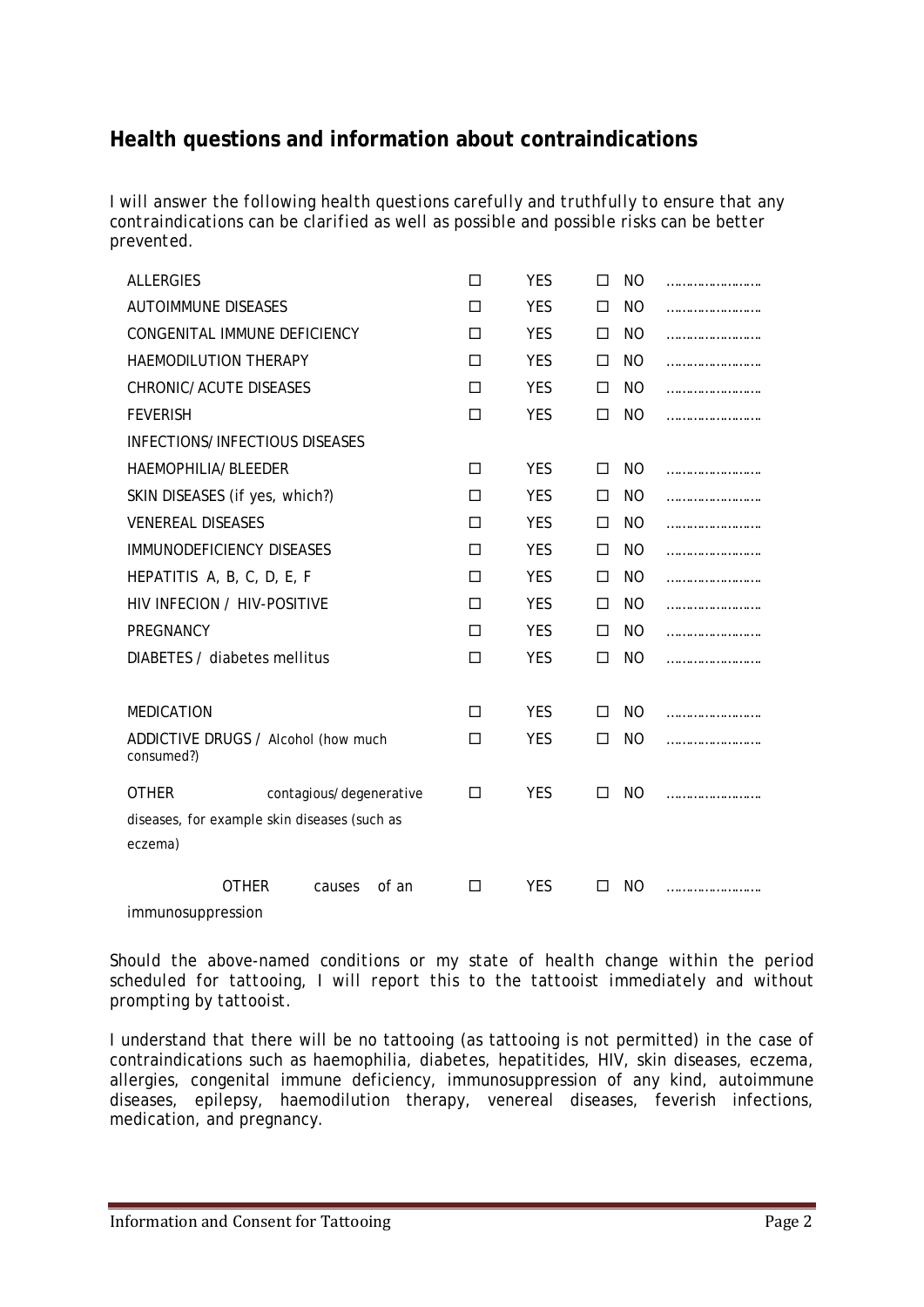# **Information about adverse reactions, follow-up treatment, removal**

## **Possible adverse reactions during and after tattooing**

Applying a tattoo to the skin is a painful and significant intervention in a person's physical integrity, and in the absence of a legally binding declaration of consent it can be defined as bodily injury under section 1325, General Civil Code (ABGB) and section 83, Criminal Code (StGB). I understand that even with the greatest of care and the flawless application of tattooing, medical risks such as irritation and inflammation of the skin and the formation of scarring around the periphery of the tattoo and its tissue, and allergic reactions cannot be prevented with certainty. Such medical risks can have the result that the affected body parts may have to be treated medically or even surgically.

The tattooist uses only sterile single-use materials and sterilisable tools and tattooing equipment approved in Europe and tested in a CTL (Chemical Technical Laboratory). However, a residual risk of an allergic reaction can never be ruled out completely.

The tattooing process permanently introduces dye below the skin. Excessive dye is removed by the lymphatic system and deposited in the lymph nodes and other organs. According to science and medical advances adverse health implications cannot be ruled out. Especially when multi-coloured dye and specifically red dye is used in tattooing, allergic reactions and inflammations can occur more often than when black dye is used.

During or after tattooing, complications can occur such as reddening, swelling, inflammation, allergic and inflammatory reactions, bleeding. These medical risks, especially irritation and inflammation of the skin and scarring in the periphery of the tattoo and its tissue, and other possible physical reactions (such as allergies) to the tattooing or to the dyes and materials used cannot be conclusively predicted in advance. In addition, when there is uncertainty as to the medical risks, it is recommended that a dermatologist is consulted.

In case of a cover-up over an old tattoo, there can be an allergic/toxic reaction of the skin as the dye used in the old tattoo and its consistency might be unknown.

In case of magnetic resonance imaging (MRI), problems may occur in the tattooed body parts. It has been scientifically proven that no problems occur when high-quality dyes approved in Europe are used. When dyes not approved in Europe are used, which may be contaminated with heavy metals, or when an MRI is done improperly, there can be reddening and heat build-up and even slight burn injuries.

After tattooing, an epidural anaesthetic can no longer be performed at the site of the tattoo. An epidural is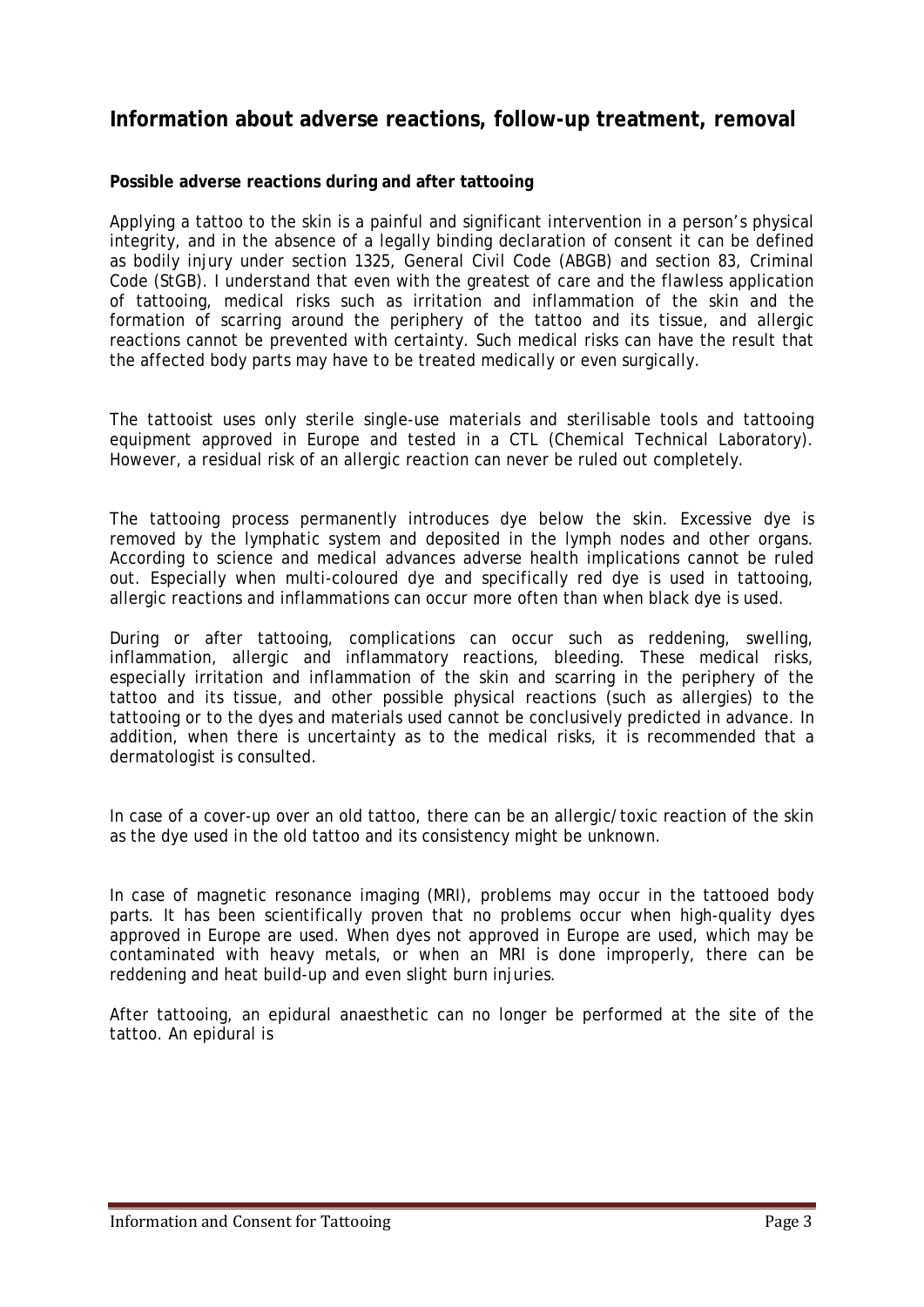a spinal anaesthesia (insertion of a needle in or near the spinal canal to inject a freezing agent). I understand that after tattooing there would only be other anaesthetic methods available to me such as a general anaesthesia, especially for the performance of surgical interventions.

Excessively high UV or solar radiation may produce a photochemical reaction, even after years have passed. In case of photoactivity, the activity of a substance may lead to a slight elevation of the tattooed region and a slight burning similar to a sunburn, which usually recedes after the skin has cooled down; in case of photodegradation due to excessively intensive solar radiation, the tattoo may be damaged, and the resulting fragments may cause allergic reactions. Sun protection is therefore of utmost importance.

I have discussed with the tattooist and take note of any implications the tattoo may have on my occupation.

## **Aftercare**

I was given instructions about the aftercare of fresh tattoos (Annex 1) I have been informed about any follow-up work that might be necessary (touch-up recommended within 6 months).

For a period of at least 3 weeks after tattooing, I will use no swimming pools, saunas, solariums or other facilities with a high germ potential, and I will avoid direct sun exposure. I will also be careful in dealing with other risk sources in my private and work environment (such as pets, small children, changing diapers, sources of dirt at work, public transportation). I will not use cosmetics during the healing process on the tattoo and in the vicinity of the tattoo. If I do, or if I fail to be sufficiently careful, there is a higher risk, especially of allergic and inflammatory reactions.

During and after the application of the tattoo, there may be slight swelling and reddening for a short while. Experience shows that this will recede again after a short time. Should possible complications occur (such as inflammation, swelling, reddening, fever, rash), I will immediately contact the tattooist or consult my general practitioner, a dermatologist or an out-patient dermatology clinic.

## **Removal of the tattoo**

I understand that tattooing is an irreversible process. The dye introduced with the tattoo remains in the skin permanently. It depends on the removal methods and the equipment used whether a tattoo can be completely removed. In the attempt to remove a tattoo, remnants of dye and/or scars will remain. Under Austrian law, only physicians are allowed to remove tattoos.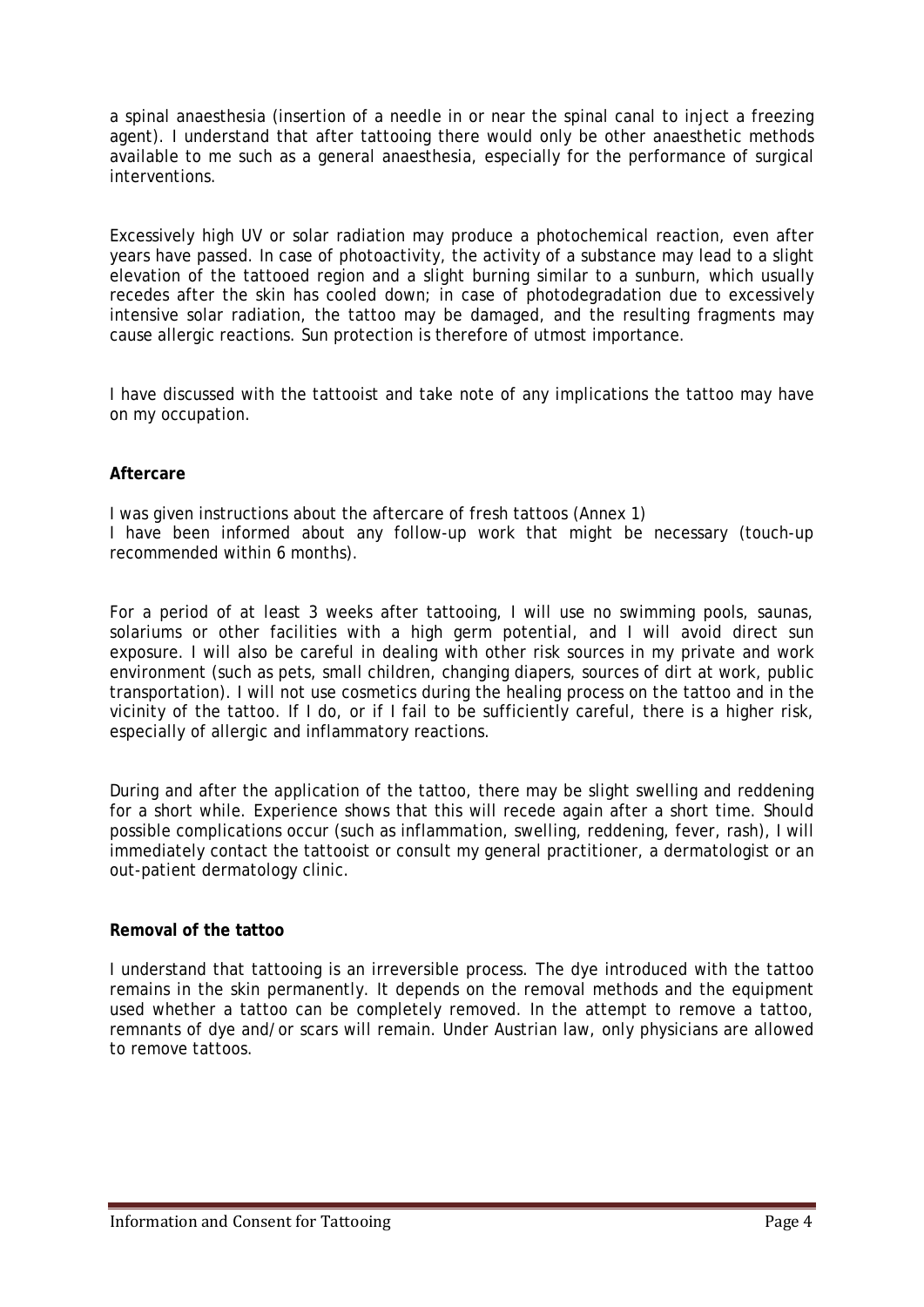# Remarks of the tattooist **Example 2018** (name) **with regard to the information session**

The following were discussed; possible contraindications, adverse reactions during and after tattooing such as allergic and inflammatory reactions, required aftercare of the tattooed body part, possibility of removing the tattoo and the risks involved (the following are to be noted in particular: individual peculiarities such as the cognitive ability of minors, legal guardianship and representation, and perhaps also the length of the information session).

# SUPPLEMENTS

# **CONSENT TO TATTOOING**

I have answered the health questions to the best of my knowledge. I confirm that I have been thoroughly informed about contraindications which could stand in the way of tattooing.

I confirm that I have been thoroughly informed about the risks such as allergic and inflammatory skin reactions, the correct aftercare of the tattoo, about removal possibilities and the dangers involved therein. I have been instructed to use a suitable preparation to care for the tattoo.

I confirm that I have read and understood the above information. My questions were answered completely and in a manner I can understand.

I had sufficient time and opportunity to reconsider my decision. The motif was

presented to me prior to the tattooing process.

**I agree to the application of tattoos to my skin as intended by the tattooist.** 

Name/signature of myself & if need be my legal guardian or my parents\*; place/date/time of day

I have received the care instructions and a brief description of the services provided, including batch numbers of the used dyes and substances, for home use (Annexes ./1 and  $(2)$ .